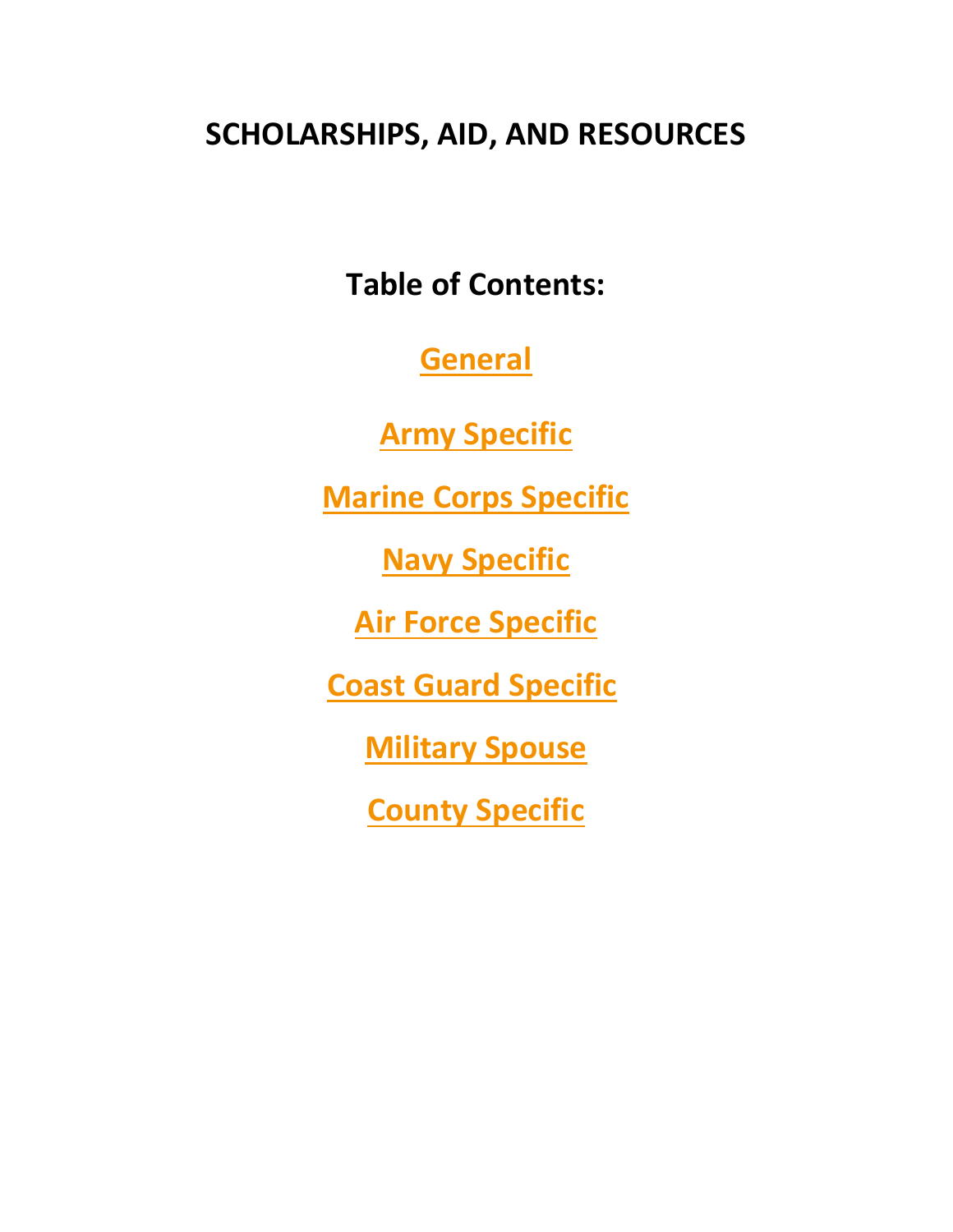## <span id="page-1-0"></span>General

#### [AFCEA](https://www.afcea.org/site/foundation/scholarships)

#### For: Military | Sophomores and Juniors | Veterans

The AFCEA Educational Foundation is a 501 (c) 3 not-for-profit organization established to solicit, receive, administer and expend funds for scholarships in AFCEA's areas of interest.

#### *Deadline: November 30*

#### [Allied](https://www.allied.com/military-scholarship)

#### For: Veterans | Military | Dependents

Military Logistics/Supply Chain Management/Operational Management Scholarship, available to all those current or former active-duty military and their dependents who qualify.

*Deadline: December 15*

#### [AMVETS Scholarship](https://amvets.org/scholarships/)

#### For: Veterans | Military | Dependents

AMVETS' offers scholarships through our National Service Foundation (NSF) and donations. They are for Veteran (other than dishonorable), Active Duty, Guard, and Reserves; Spouses; and Children/Grandchildren of Veterans, Active Duty, Guard, and Reserves who are currently in high school.

*Deadline: Spring-April 30th Fall-September 24th*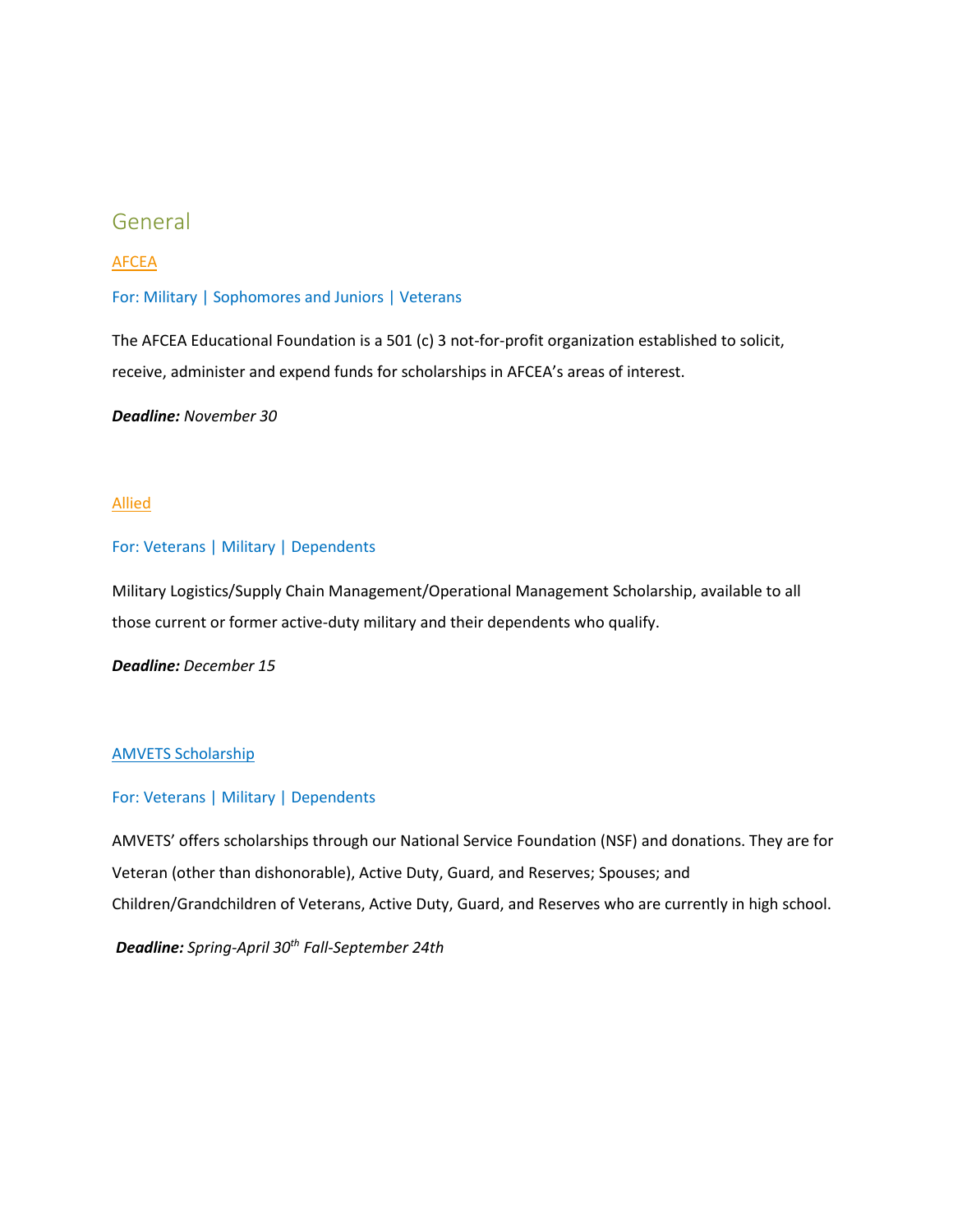## [American Legion's Legacy Scholarship](https://www.legion.org/scholarships/legacy)

## For: Dependents of Deceased or disabled veterans

The American Legion's Legacy Scholarship provides college scholarship money to children of post-9/11 veterans who died on active duty or have a combined VA disability rating of 50 percent or greater.

### *Deadline: April 15*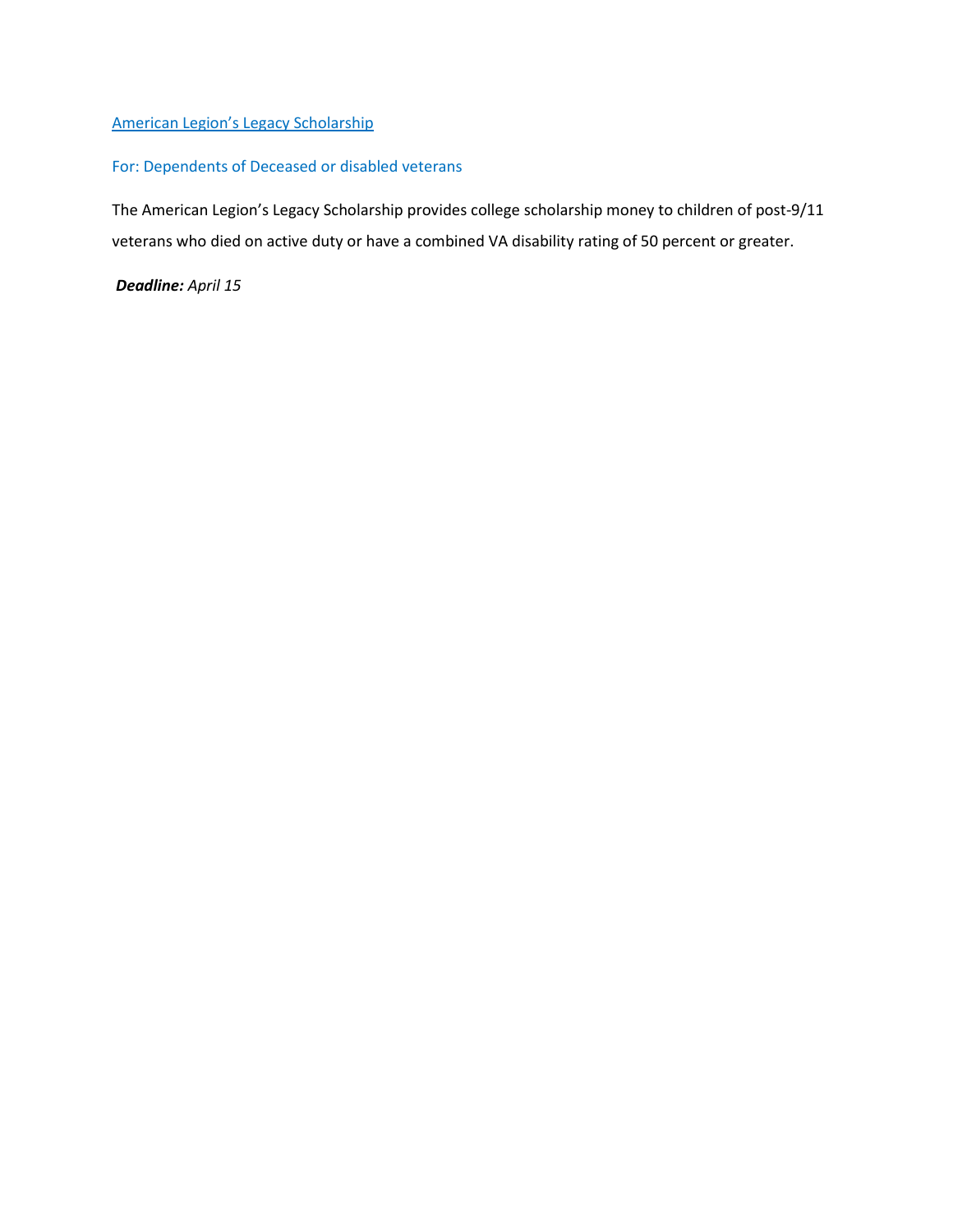#### *APSCUF Student Scholarship*

#### *For: Full time Students*

The association of Pennsylvania State College and University Faculties at Kutztown University will grant two \$500 scholarships to undergraduate students. In addition, the association of Pennsylvania state college & University retired Faculties will grant two \$250 scholarships to undergraduate students.

#### *Deadline: April 22nd*





# **STUDENT SCHOLARSHIP**

The Association of Ponnsylvania State College & University Faculties (APSCUF) at Kusztown University will grant two \$500 scholarships to undergraduate students. In addition, the Association of Pennsylvania State College & University Retired Facultles (APSCURF) will grant two \$250 scholarships to undergraduate students. Recipients of the scholarships will be determined on the basis of their participation in campus, service and solidarity activities as well as academic record. The competition is open to all students with the following qualifications:

- 1. Minimum of 2.5 Grade Point Average
- 2. Completion of at least 24 hours of course work including at least 12 hours of course work at KU at the time of application
- 3. Returning to campus Fall 2022 as a full-time student
- 4. Not a previous APSCUF-KU Scholarship recipient,

Students wishing to apply must submit the following to apstufkuscholarship@gmail.com by Friday, April 22, 2022:

- . Name and contact information including permanent address and phone number as well as campus address and phone number
- Personal essay (not more than 500 words) answering the following questions: "How have you contributed to a sense of solidarity on campus? What campus organizations and community service have your participated in while at Kutztown University?"
- . 2 Letters of Recommendation from KU faculty, staff, or coaches (to be emailed by recommenders directly to apsculkuscholarship@gmail.com)
- · Unofficial transcript/report of GPA
- Files should be submitted in PDF format and should begin with the applicant's last name, such as "Smith\_essay.pdf"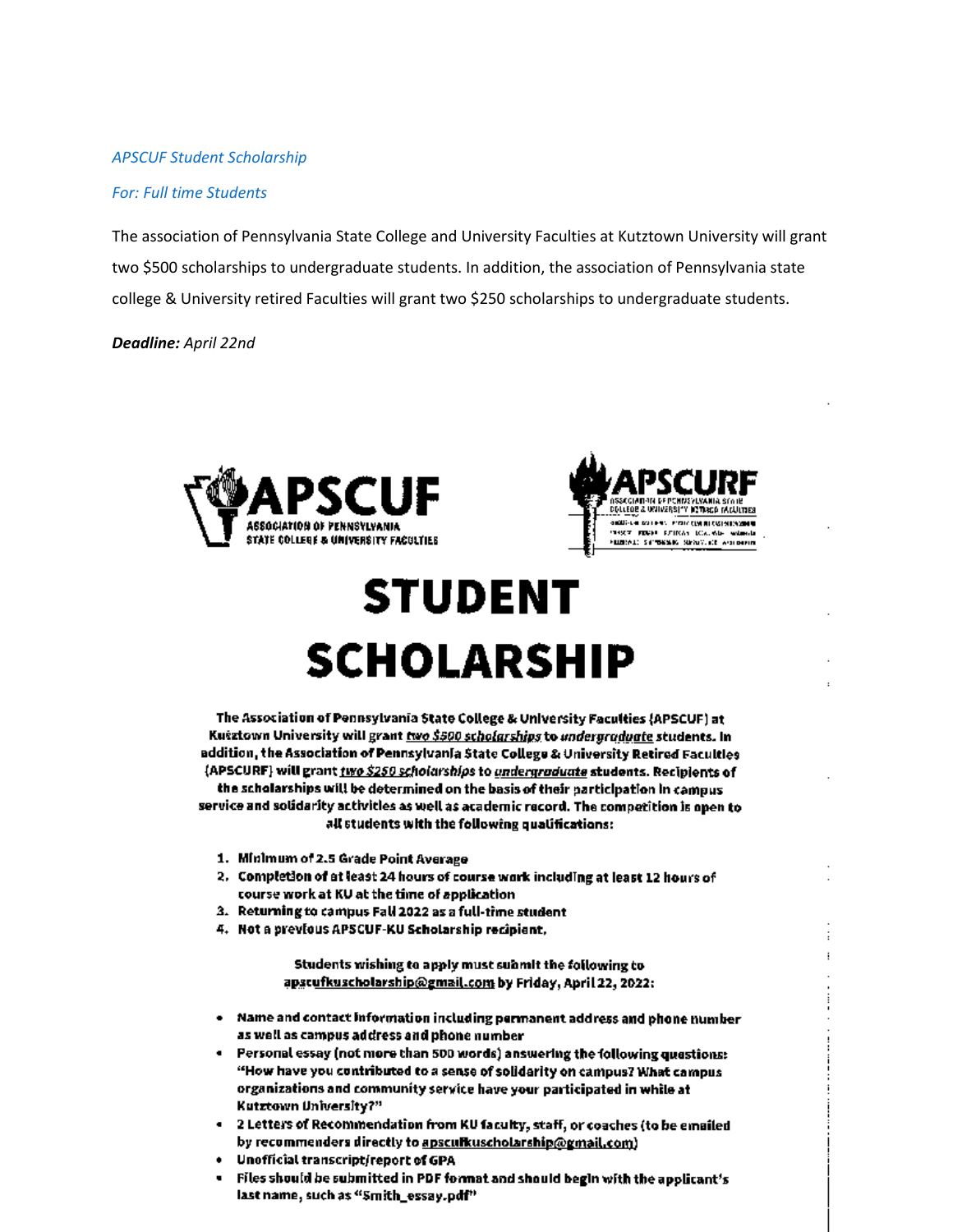#### [Bonsai Finance Veterans Scholarship](https://bonsaifinance.com/veterans-scholarship/)

#### For: Veterans | Military | Dependents

The Bonsai Finance Veteran's Scholarship celebrates veteran and dependent students who strive for excellence in their lives. The scholarship provides a one-time payment of \$1,000 for current or future education costs.

*Deadline: September 30*

#### [Education Connection](https://www.educationconnection.com/online-colleges/military-scholarship/)

#### For: Veterans | Military | Spouses

To show thanks for the sacrifices made by the United States military and their families, Education Connection is offering a scholarship worth \$1,000. We hope to help offset the costs of earning a degree and pursuing those next steps in your civilian career path.

*Deadline: September 30*

#### Folded [Flag Foundation](https://www.foldedflagfoundation.org/how-to-apply/)

#### For: Eligible Spouses | Eligible Children

The Folded Flag Foundation provides scholarships and educational grants to cover tuition and fees, books, computers and living expenses for college-bound spouses and children of a member of the U.S. military who died as a result of hostile action or in an accident related to U.S. combat operations.

#### *Deadline: May 13*

#### [Folds of Honor Foundation](https://foldsofhonor.org/scholarships/)

#### For: Veterans | Military | Spouses | Children

The Folds of Honor Foundation has two types of scholarship programs that it offers military families; the Children's Fund Scholarship that serves Kindergarten through 12th-grade students and the Higher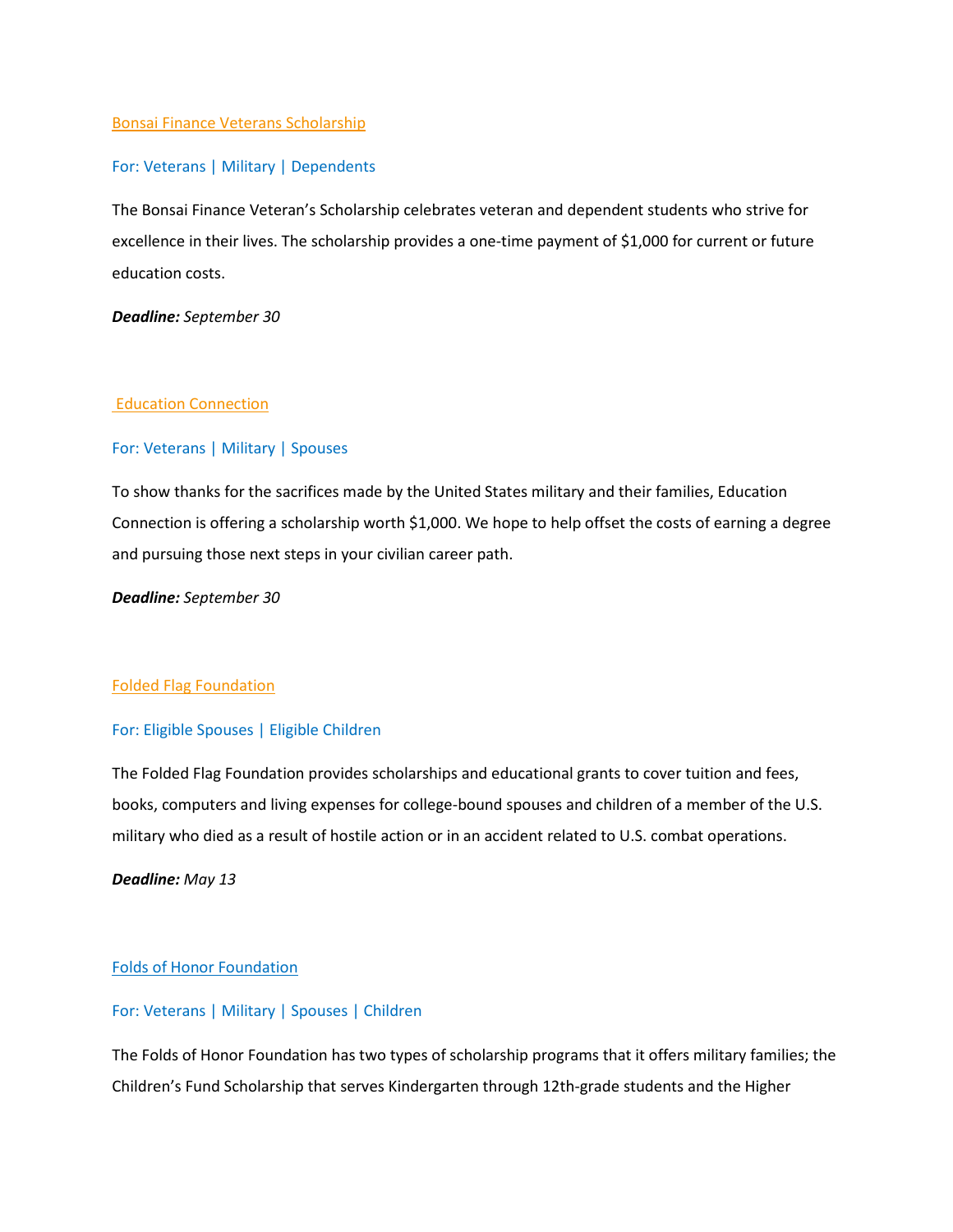Education Scholarship that serves those seeking a first bachelor's degree or certification at a postsecondary institution.

*Deadline: March 31* 

#### [Freedom Alliance Scholarship Fund](https://fascholarship.com/)

#### For: Dependents of Deceased or disabled veterans

The Freedom Alliance Scholarship fund is for the children of military personnel who have been killed or permanently disabled in a combat mission or training accident.

*Deadline: No deadline listed*

#### [Heroes' Legacy Scholarship](https://fisherhouse.org/programs/scholarship-programs/heroes-legacy-scholarship/)

#### For: Dependents

The Heroes' Legacy Scholarships program honors not only those who have fallen in battle, but all who have died or have become disabled through their active military service since September 11, 2001.

*Deadline: No deadline listed*

#### [Iraq and Afghanistan Service Grant](https://studentaid.gov/understand-aid/types/grants/iraq-afghanistan-service)

#### For: Eligible Surviving Dependents

Like other federal grants, Iraq and Afghanistan Service Grants provide money to college or career school students to help pay their education expenses.

*Deadline: No Deadline listed*

[Pat Tillman Foundation](https://pattillmanfoundation.org/tillman-scholars-military-scholarships/)

For: Veterans | Military | Spouses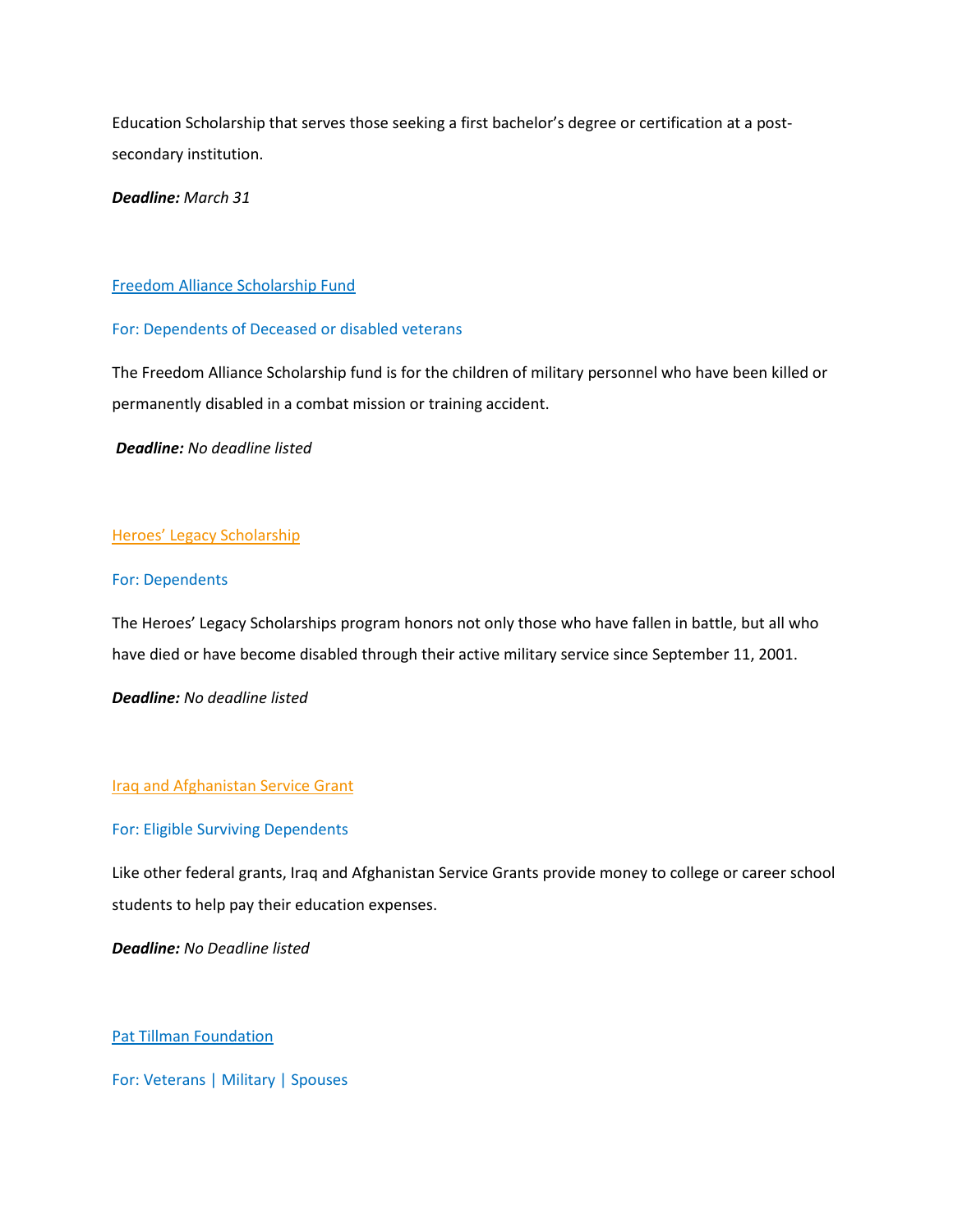The Tillman Scholar program is the premier academic fellowship for military service members, veterans and spouses.

*Deadline: The last day of February each year*

#### [Purple Heart Foundation](https://support.purpleheartfoundation.org/campaign/academic-scholarship-program/c282680)

#### For: Purple heart- Recipients | Spouses| Children | Grandchildren

The Military Order of the Purple Heart (MOPH) Scholarship Program is designed to provide financial support to Purple Heart recipients and their families for the direct costs of higher education. It covers things like tuition, books, incidental fees, and room and board.

#### *Deadline: May 28*

#### [ThanksUSA Scholarship Program](https://www.thanksusa.org/scholarships.html)

#### For: Spouse | Eligible Dependents

ThanksUSA provides scholarships of \$3,000 for spouses and college-aged children of service members and Veterans.

*Deadline: April 15*

#### [Wells Fargo Veterans Scholarship Program](https://learnmore.scholarsapply.org/wellsfargoveterans/)

#### For: Veterans

Wells Fargo is strongly invested in supporting our nation's veterans, including a commitment to assist them in completing postsecondary education programs to help them return to, and succeed in, a competitive job market. The Wells Fargo Veterans Scholarship Program provides scholarships to fill unmet financial need of veterans after military benefits and other grants and scholarships have been packaged by their school. This financial support will allow veterans to focus on completing their education and reduce reliance on student loans.

#### *Deadline: March 11*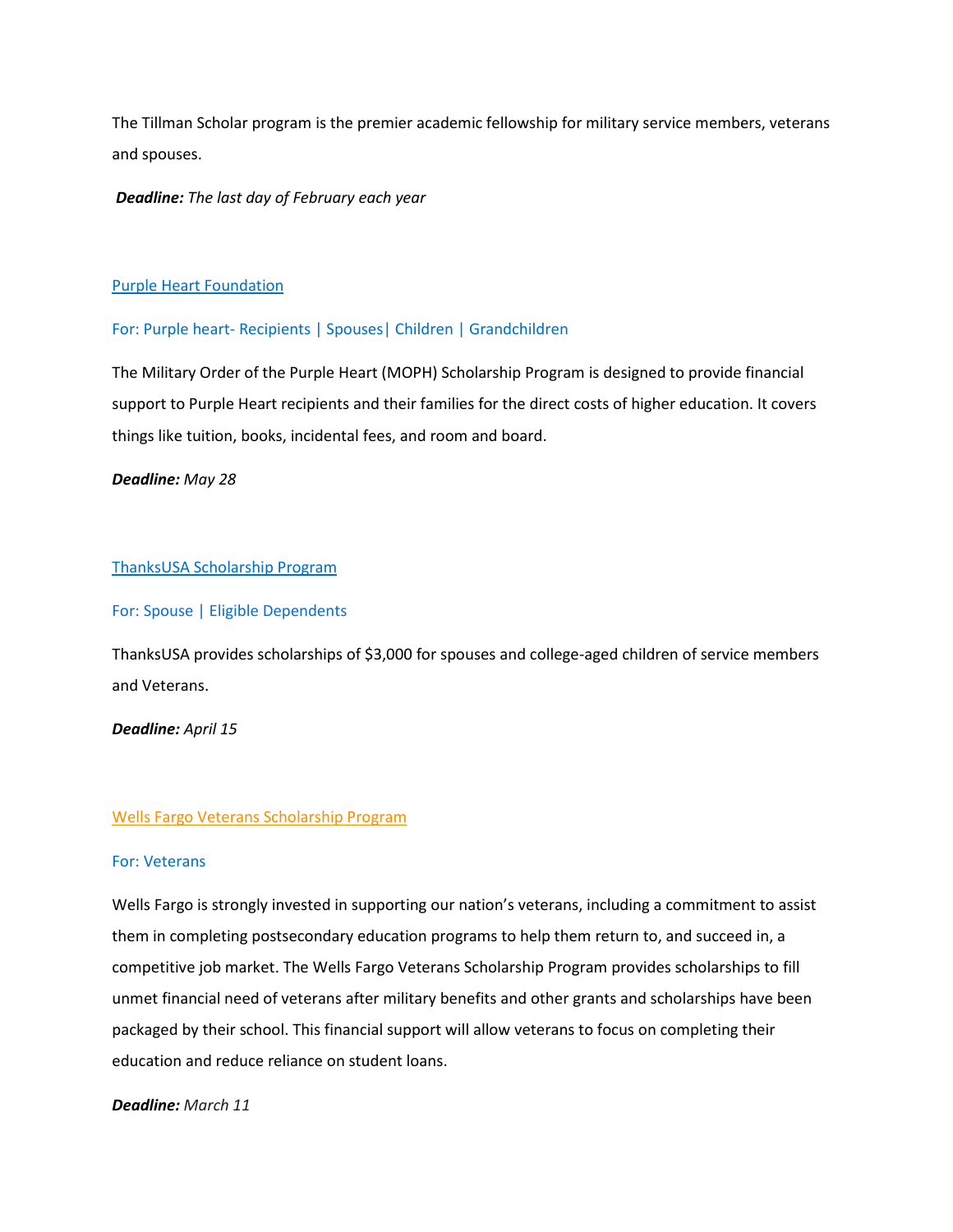# <span id="page-7-0"></span>Army Specific

#### [Army Scholarship Foundation](https://armyscholarshipfoundation.org/scholarships/)

#### For: Spouses | Eligible Children

The Army Scholarship Foundation offers scholarships for spouses of enlisted active-duty Army members, as well as for spouses of active-duty Guard and Reserve members.

#### *Deadline: April 15*

#### [Army Emergency Relief](https://www.armyemergencyrelief.org/scholarships/)

#### For: Spouses | Eligible Children

Mrs. Patty Shinseki Spouse Scholarship Program - Spouses pursuing an undergraduate degree or professional certification may receive assistance for up to four academic years of full-time study or eight academic years of part-time study. Spouses may apply year-round (no deadlines) and must re-apply every year.

MG James Ursano Scholarship Program for Children - Children pursuing an undergraduate degree who meet eligibility criteria may receive assistance for up to four academic years. Children must re-apply every year.

#### [Army Engineer Memorial Awards](https://www.armyengineerspouses.org/army-engineer-memorial-awards-aema.html)

#### For: High School Seniors | Eligible Children

The Army Engineer Memorial Awards offers scholarships to any graduating high school senior who is a citizen of the United States and whose sponsor, parent, or legal guardian is a U.S. Army Engineer (active duty, retired or deceased), National Guard U.S. Army Engineer, Reserve U. S. Army Engineer, or current Department of the Army employee of the U.S. Army Corps of Engineers (USACE), as well as a current member of the Army Engineer Spouses Club.

#### *Deadline: February 28*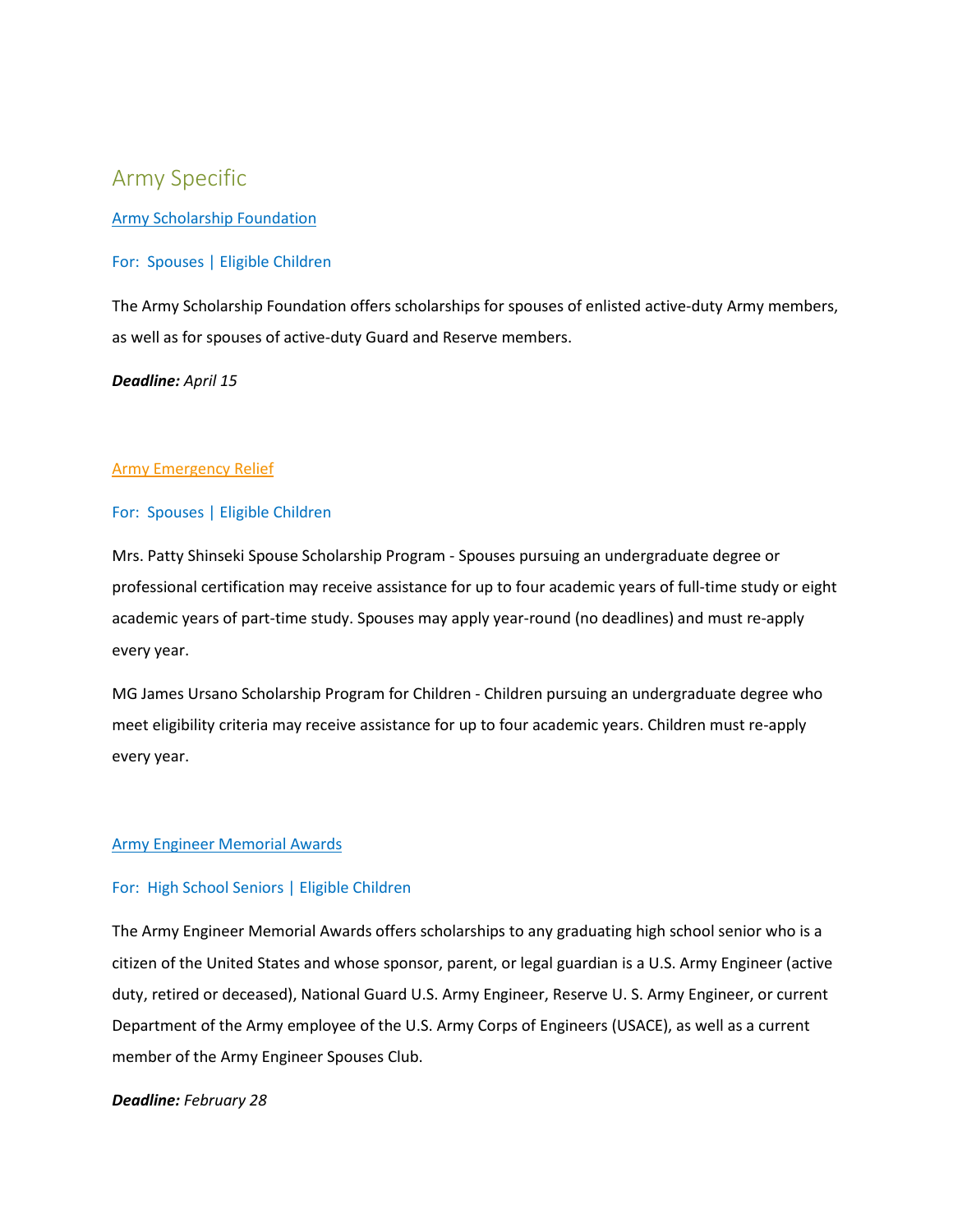#### *[Army Nurse Corps Association Scholarship](https://e-anca.org/scholarships)*

#### For: Veterans | Eligible Spouses | Eligible children

One of the Army Nurse Corps Association's major initiatives is the Scholarship Program. Its purpose is the support of nursing education through scholarship funding to worthy students who are US citizens in an accredited baccalaureate or graduate nursing or anesthesia program.

#### *Deadline: January 15*

#### *[Army Women's Foundation](https://www.awfdn.org/scholarships/general-information/)*

#### For: Women Veterans

The Army Women's Foundation (AWF) recognizes the importance of education and the role it plays in personal, professional, and economic fulfillment. The Army Women's Foundation Legacy Scholarship Program provides grants to women soldiers, past and present, and their lineal descendants to help them attain their educational goals.

*Deadline: January 15*

#### [Women's Army Corps Veterans' Association Scholarship](https://www.armywomen.org/pdf/_10ScholarApp.pdf)

#### For: Eligible- Children | Grandchildren | Nieces or Nephews

The Women's Army Corps Veterans Association Scholarship has been established to recognize relatives of Army Service Women.

*Deadline: February 2*

# <span id="page-8-0"></span>Marine Corps Specific

[Marine Corps Scholarship Foundation](https://mcsf.scholarshipapps.org/)

For: Eligible- Children | Step - Children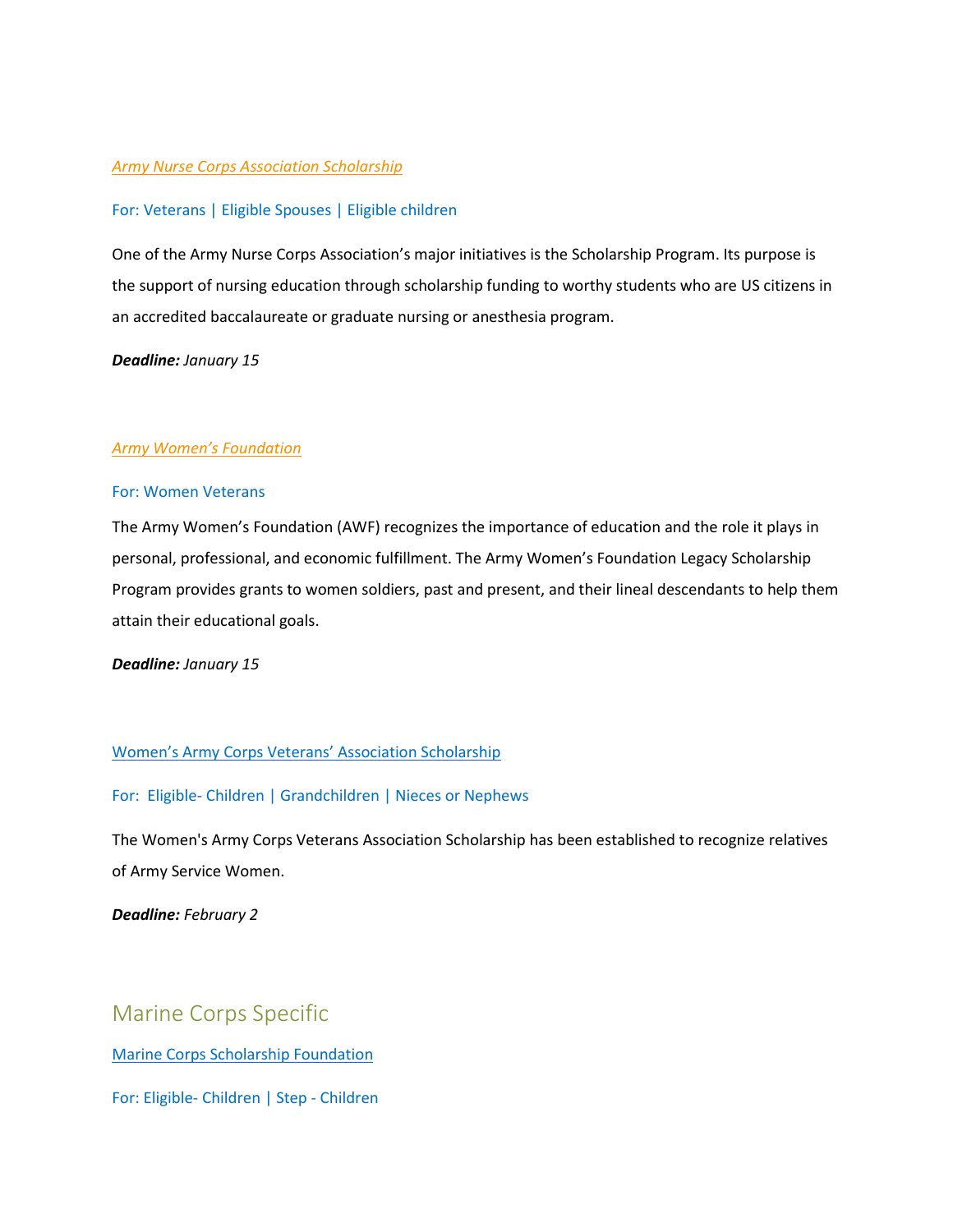The Marine Corps Scholarship Foundation provides scholarships for higher education to deserving sons and daughters of Marines and children of former Marines, with particular attention being given to children whose parent was killed or wounded in action.

*Deadline: March 2*

# <span id="page-9-0"></span>Navy Specific

[Anchor Scholarship Foundation](https://www.anchorscholarshipapplication.com/)

#### For: Eligible Dependents

Anchor Scholarship Foundation provides scholarships to eligible family members (children and spouses) of active duty, retired, and honorably discharged Surface Navy personnel.

*Deadline: STEP I – MARCH 1ST, STEP II – APRIL 1ST*

#### [Wings of America Scholarship Foundation](https://wingsoveramerica.us/app)

#### For: Eligible Dependents

Wings Over America Scholarship Foundation annually sponsors 50 scholarships to further the postsecondary education of Navy dependents from the aviation community. Most scholarships are \$5,000 and some are renewable.

*Deadline: March 1*

# <span id="page-9-1"></span>Air Force Specific

[Air Force Education Support](https://afas.org/education-support/)

#### For: Children | Spouses

Dependent children and spouses of active duty and retired Airmen can work toward their dreams of a college degree with AFAS education grants, scholarships, and loans. Check out the AFAS Merit [Scholarship](https://afas.org/how-we-help/afas-merit-scholarship/) and [AFAS Supplemental Education Loan Program](https://afas.org/afas-supplemental-education-loan/) offered by AFAS for Air Force families, reservists, and dependents.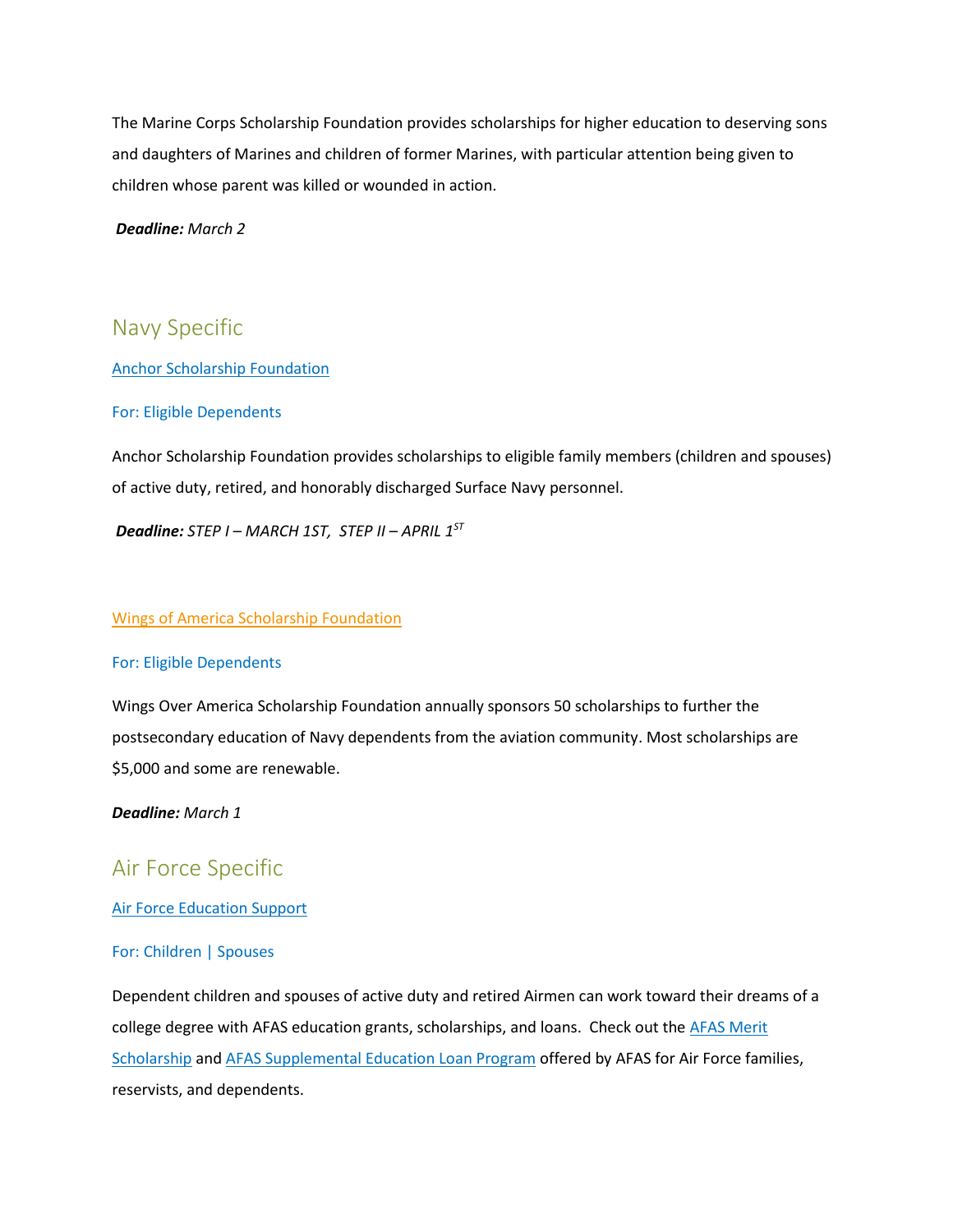The [General Henry H. Arnold Education Grant program](https://afas.org/haparnoldgrant/) is also known as the Hap Arnold Grant, is the centerpiece of AFAS education support. Grants ranging from \$500 to \$4,000 are awarded to eligible Air Force dependents each year. -need based

*Deadline: April 30*

# <span id="page-10-0"></span>Coast Guard Specific

[Chief Petty Officer Scholarship Fund](https://www.cposf.org/scholarship)

#### For: Spouses | Eligible Dependent Children

Educational opportunity for qualified family members of United States Navy Chief Petty Officers. Candidates eligible for scholarship awards are non-uniformed spouses and dependent children (natural born, adopted or stepchildren) of all Chief Petty Officers of the United States Navy.

*Deadline: April 1*

# <span id="page-10-1"></span>Military Spouse Specific

#### [Military Spouse Grants and Scholarships \(Various Military Branches\)](https://www.militaryonesource.mil/education-employment/for-spouses/for-spouses-benefits/)

#### For: Spouses

Military spouses are eligible for several benefits that offer aid in pursuing a postsecondary degree and advancing career goals. The programs, grants and scholarships listed below will help pay for a college degree or a vocational training certificate of your choice.

# <span id="page-10-2"></span>County Specific

Franklin County Veterans Affairs We Support You Scholarship

#### For: Franklin County Residents | Dependent Children

The purpose of the Franklin County Veterans Affairs "We Support You" Scholarship Program is an opportunity to provide area veteran dependents' High School Seniors, residing in Franklin County, who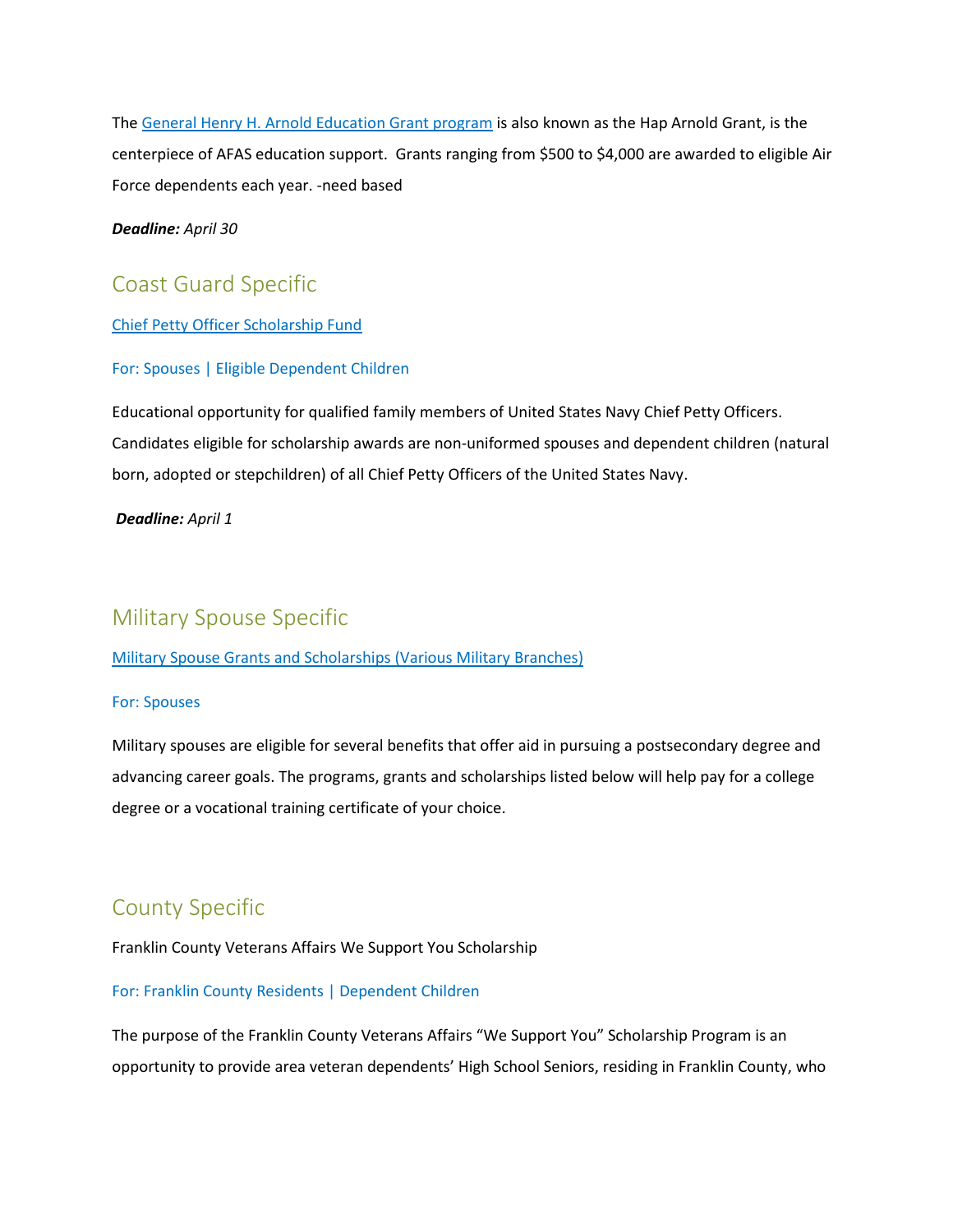plan to pursue a course of study in an accredited higher learning institution and who are in need of financial assistance.



# **Franklin County Veterans Affairs** We Support You Scholarship Application **INSTRUCTIONS**

PURPOSE: The purpose of the Franklin County Veterans Affairs "We Support You" Scholarship Program is an opportunity to provide area veteran dependents' High School Seniors, residing in Franklin County, who plan to pursue a course of study in an accredited higher learning institution and who are in need of financial assistance. A portion of the funds generated from donations in the Franklin County Veterans Outreach Fund will be reserved for the creation of a Scholarship Program.

AWARD: Potentially, five \$1,000 scholarships will be available every calendar year to area Franklin County veteran dependents' High School Seniors. The scholarship is open for full-time and part-time students who have been officially accepted into an accredited higher learning institution. The scholarships will be awarded to those demonstrating financial need.

RENEWABILITY: This scholarship is a one year scholarship and will only be awarded to area Franklin County veteran dependents' High School Seniors.

#### **ELIGIBILITY CRITERIA:**

- 1. Resident of Franklin County (12 consecutive months)
- 2. Enrollment will be in a full-time or part time accredited program
- 3. Academic achievement, including a minimum GPA of 2.5 or higher on a 4.0 scale (current students)
- 4. Demonstrate a financial need
- 5. Service to the community (volunteering)
- 6. Extracurricular activities (sports, organizations, clubs etc.)(current students)
- 7. Be accepted to an eligible public postsecondary or an eligible private postsecondary institution
- 8. Be a dependent child of a qualified veteran whose official military and residency status is certified by the Franklin County Department of Veterans Affairs (children only)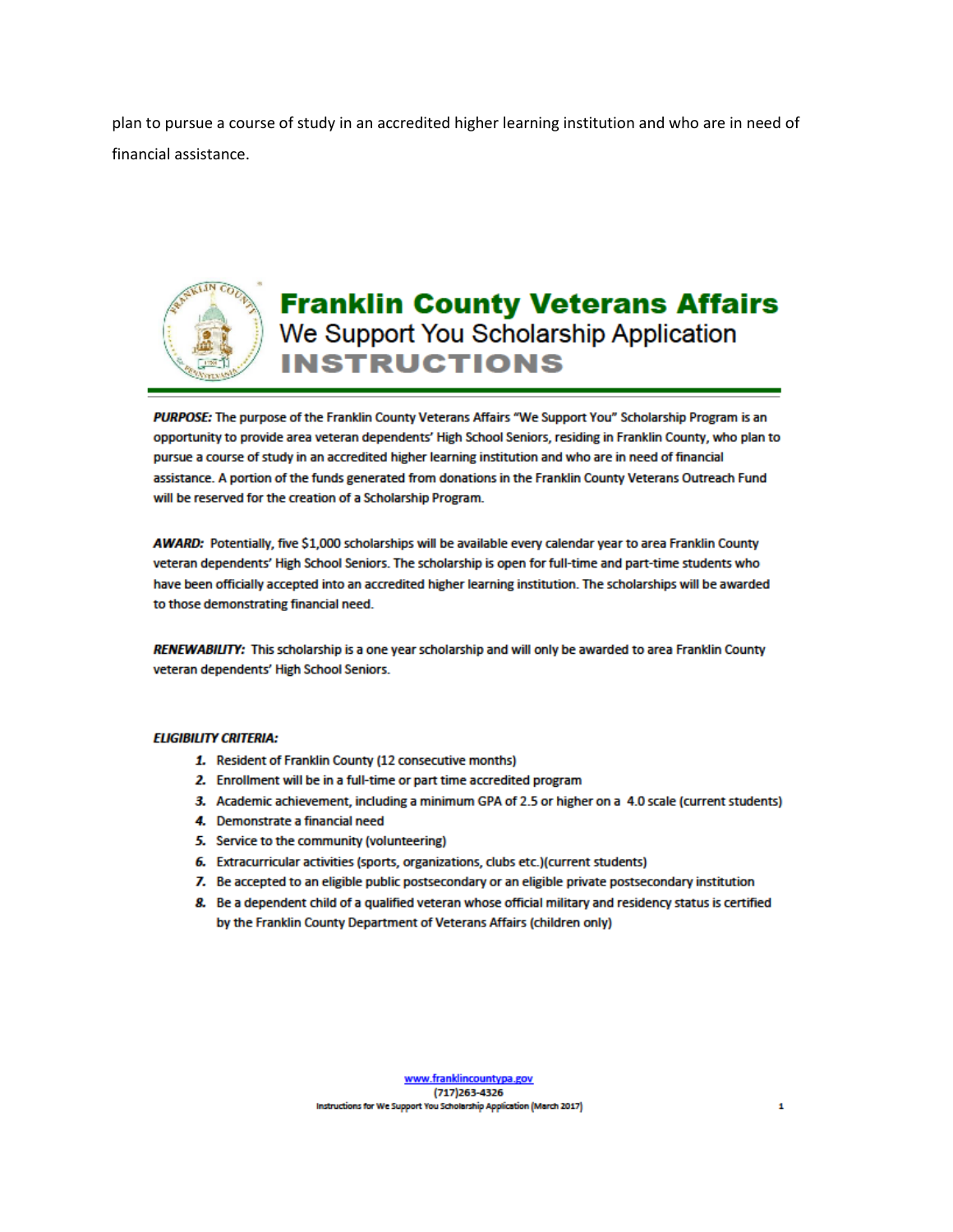

# **Franklin County Veterans Affairs** We Support You Scholarship<br>HIGH SCHOOL SENIORS APPLICATION

| Today's Date: (MM/DD/YYYY)                            |                                    | Applicant's Date of Birth: (MM/DD/YYYY) |                                                         |                                     |                        |  |  |  |
|-------------------------------------------------------|------------------------------------|-----------------------------------------|---------------------------------------------------------|-------------------------------------|------------------------|--|--|--|
| <b>Applicant's First Name:</b>                        |                                    | <b>Last Name:</b>                       |                                                         |                                     | <b>Middle Initial:</b> |  |  |  |
| <b>Phone Number:</b>                                  | <b>Email Address:</b>              |                                         |                                                         |                                     |                        |  |  |  |
| <b>Street Address:</b>                                |                                    |                                         |                                                         |                                     |                        |  |  |  |
| City:                                                 |                                    |                                         |                                                         | Zip:<br><b>State:</b>               |                        |  |  |  |
| How long have you lived at this address?              |                                    |                                         | Are you a Franklin County Resident?<br><b>YES</b><br>NΟ |                                     |                        |  |  |  |
| <b>Name of High School Attending:</b>                 |                                    |                                         |                                                         |                                     |                        |  |  |  |
| <b>High School Street Address:</b>                    |                                    |                                         |                                                         |                                     |                        |  |  |  |
| City:                                                 |                                    |                                         |                                                         | State:                              | Zip:                   |  |  |  |
| Graduation Date: (MM/DD/YYYY)                         |                                    |                                         |                                                         | <b>Phone Number of High School:</b> |                        |  |  |  |
| <b>Father's Name:</b>                                 |                                    |                                         |                                                         | <b>Father's Address:</b>            |                        |  |  |  |
| <b>Father's Employer:</b>                             |                                    |                                         |                                                         | <b>Father's Occupation:</b>         |                        |  |  |  |
| <b>Mother's Name:</b>                                 |                                    | Mother's Address:                       |                                                         |                                     |                        |  |  |  |
| <b>Mother's Employer:</b>                             |                                    | <b>Mother's Occupation:</b>             |                                                         |                                     |                        |  |  |  |
| <b>Legal Guardian's Name:</b>                         |                                    | <b>Legal Guardian's Address:</b>        |                                                         |                                     |                        |  |  |  |
| <b>Legal Guardian's Employer:</b>                     |                                    | <b>Legal Guardian's Occupation:</b>     |                                                         |                                     |                        |  |  |  |
| <b>Veterans Name:</b>                                 |                                    |                                         | <b>Veterans Relationship To Applicant:</b>              |                                     |                        |  |  |  |
| <b>Veterans Branch of Service:</b>                    | <b>Veterans Type of Discharge:</b> |                                         |                                                         |                                     |                        |  |  |  |
| Does the Veteran have a Service Connected Disability? |                                    | <b>Veterans Date of Death:</b>          |                                                         |                                     |                        |  |  |  |

Please list siblings or others dependent on family income.

Provide Name, age, grade and school attending (or occupation, if applicable), with each person being listed on a separate line below.

| <b>Name</b> | Relationship | Age | Grade | <b>School Attending (or Occupation)</b> |
|-------------|--------------|-----|-------|-----------------------------------------|
|             |              |     |       |                                         |
|             |              |     |       |                                         |
|             |              |     |       |                                         |
|             |              |     |       |                                         |
|             |              |     |       |                                         |
|             |              |     |       |                                         |

www.franklincountvoa.eov (717) 263-4326